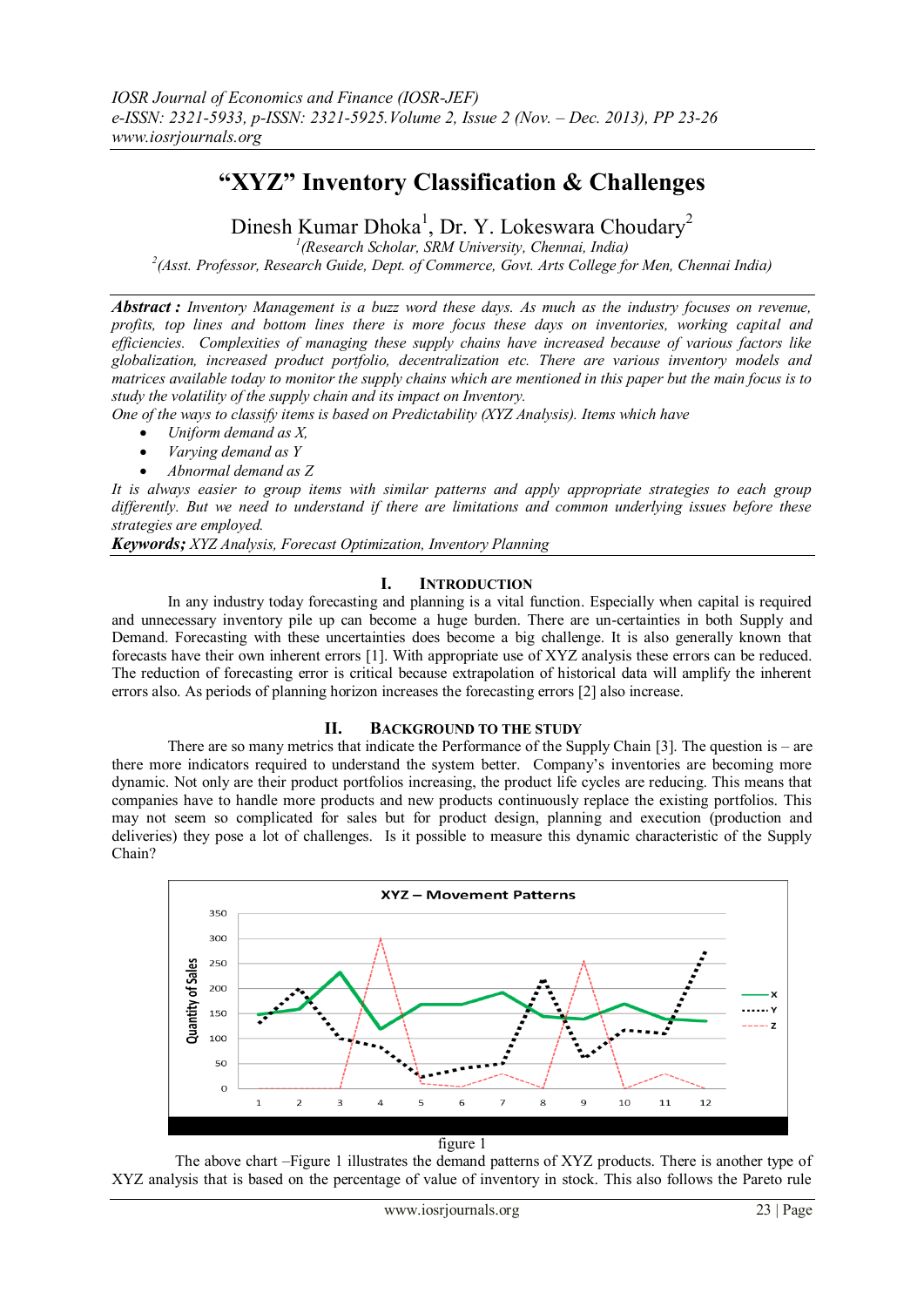according to which, 20% of the items would contribute to 80% of inventory value. But this XYZ analysis is different from the XYZ considered in this study which is based on predictability or volatility of items.

## **III. IMPORTANCE AND NEED**

All the Inventory Control Methods have their limitation in terms of the usage and applicability. The VED analysis [4] is most commonly used in spare parts management and not so popularly used in general inventory management. FSN analysis [4] fails when used in manufacturing environment where raw materials may be issued for production and eventually the produced items may remain in inventory giving a wrong picture of consumption. SDE analysis mostly depends on how the vendors are managed. Strategic purchasing plays a vital role and inaccurate information can distort the analysis. HML analysis cannot be used unless they really have a major impact on the total inventory, in the sense that some high value items may have very low transactions and in most cases are found in MTO and PTO situations [5]. XYZ analysis is done on inventory in the stores which can vary dramatically every month for which the analysis is done. Various external factors like lost/delayed sales orders and supplies can influence the analysis. The most effectively used analysis in the industry today is ABC analysis and they have the following limitations

- Highly critical parts low in consumption value may be over looked
- Periodic updation and review becomes critical
- Cannot precisely consider all problems of Inventory control like thousands of low value items

Money-based measures of inventory are not always best suited for operations. Also considering only costs and compromising on other factors like service levels, efficiencies etc can impact business. Ofcourse at the micro level customers demand at item level must be planned and controlled to match supply and demand. The days of supply and quantities on hand may become unambiguous and does not reveal if this inventory is appropriate.

Aggregate dollars and a historical view aren"t very useful to operations, which needs to match supply and demand of specific items in future.

Various MRP tools and techniques address both of these shortcomings by coordinating the quantities and timing of the deliveries from known target requirements to minimize cost or achieve desired service levels [6]. With realistic lead times and realistic forecasts, the resulting inventories would be optimal for the circumstances. Lack of realism in these areas, however, undermined the operation of MRP systems, yielding less-than-desired service and more-than-desired inventory.

## **IV. CHALLENGES IN XYZ CLASSIFICATION:**

## **IV.1.FORMULAE AND STEPS**

For XYZ analysis the following calculations have to be done.

- 1. Sum of Squares,
- 2. Variances and
- 3. Standard Deviation (SD).
- 4. Co-efficient of Variation (CV):

Compilation of all these data can be tedious and prone to errors.

$$
\sigma = \sqrt{\frac{1}{N} \sum_{i=1}^{N} (x_i - \overline{x})^2}
$$

"equation 1"

- σ is Standard Deviation
- Xi are individual values,
- $\bar{X}$  is the average Value
- N is the total number of observations

The above formula (1) may look simple for calculating SD. But if you consider data of large organization with 3000-15000 SKUs spread over a large time frame. Calculating SD can be a very tedious task. Once SD is CV is easily calculated.

"equation 2"

 $CV= \sigma / \bar{X}$  ( $\sigma$  is S.D. and  $\bar{X}$  is Mean)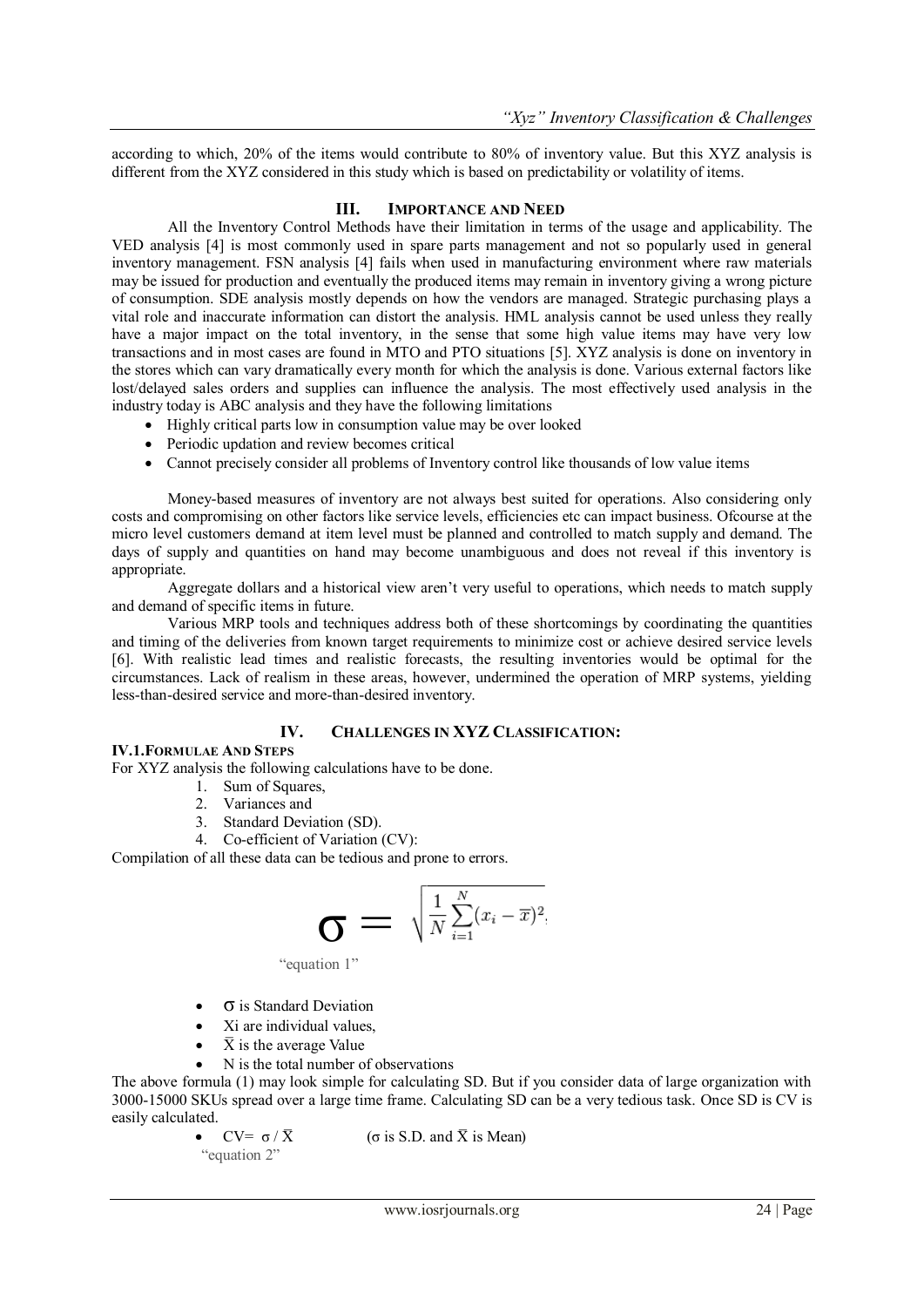## **The first big challenge for calculating SD.**

You first need to define what your average should be? SD needs to be calculated for weekly data or monthly data or any other data set? Technically it is possible to estimate SD for the following periods.

- 1. Yearly
- 2. Quarterly
- 3. Monthly
- 4. Fortnightly
- 5. Weekly
- 6. Daily
- 7. Hourly etc

Let's say you want to calculate Variance, SD and CV for monthly data i.e. data consolidated monthly and their monthly patterns are studied. In the example given below the table shows data consolidated for the months Feb, Mar and Apr 2013 along with their ranks. Products against S No. 3 to 17 have the same ranks (60). The standard deviation and the average of these 15 items are different but their CVs are the same. There is already lot of literature that can show that both Averages and SD are not good statistics as compared to CV especially when it comes to Inventory Management and related subjects. But in cases as shown in "Table 1" below, CV can also become a huge task to handle. If 300 products have to be classified as X, Y and Z, the first 20% (X products) will have 74 products instead of 60 because of the clash in ranks

| $S$ No         | Product           | Feb13          | Mar13          | Apr13          | <b>Std Dev</b> | Average     | CV         | Rank |              |
|----------------|-------------------|----------------|----------------|----------------|----------------|-------------|------------|------|--------------|
| 1              | Prod 41           | 40             | 40             | 39             | 0.47140452     | 39.66666667 | 0.01188415 | 58   |              |
| $\overline{2}$ | Prod 21           | 30             | 30             | 22             | 3.77123617     | 27.33333333 | 0.13797205 | 59   |              |
| 3              | Prod 24           | $\tau$         | $\tau$         | $\theta$       | 3.29983165     | 4.66666667  | 0.70710678 | 60   |              |
| $\overline{4}$ | Prod <sub>2</sub> | $\mathbf{0}$   | 1              | 1              | 0.47140452     | 0.66666667  | 0.70710678 | 60   |              |
| 5              | Prod 4            | $\mathbf{0}$   | 40             | 40             | 18.85618083    | 26.66666667 | 0.70710678 | 60   | E            |
| 6              | Prod 6            | $\mathbf{0}$   | 10             | 10             | 4.71404521     | 6.66666667  | 0.70710678 | 60   |              |
| 7              | Prod 9            | $\theta$       | 1              |                | 0.47140452     | 0.66666667  | 0.70710678 | 60   | Q            |
| 8              | Prod 15           | $\theta$       | $\overline{2}$ | $\overline{c}$ | 0.94280904     | 1.33333333  | 0.70710678 | 60   | U            |
| 9              | Prod 20           | $\theta$       | 6              | 6              | 2.82842712     | 4.00000000  | 0.70710678 | 60   | $\mathbf{A}$ |
| 10             | Prod 25           | $\theta$       | $\overline{2}$ | $\overline{2}$ | 0.94280904     | 1.33333333  | 0.70710678 | 60   |              |
| 11             | Prod 3            |                | 1              | $\mathbf{0}$   | 0.47140452     | 0.66666667  | 0.70710678 | 60   | L            |
| 12             | Prod 21           | 1              | $\theta$       | 1              | 0.47140452     | 0.66666667  | 0.70710678 | 60   | Coeff.       |
| 13             | Prod 1            | $\overline{c}$ | $\overline{2}$ | $\theta$       | 0.94280904     | 1.33333333  | 0.70710678 | 60   | <b>Of</b>    |
| 14             | Prod 7            | 2              | $\theta$       | $\overline{c}$ | 0.94280904     | 1.33333333  | 0.70710678 | 60   |              |
| 15             | Prod 10           | 2              | $\overline{2}$ | $\theta$       | 0.94280904     | 1.33333333  | 0.70710678 | 60   | Variance     |
| 16             | Prod 5            | 5              | 5              | $\mathbf{0}$   | 2.35702260     | 3.33333333  | 0.70710678 | 60   |              |
| 17             | Prod 23           | 10             | 10             | $\theta$       | 4.71404521     | 6.66666667  | 0.70710678 | 60   |              |
| 18             | Prod 64           | 10             | $\theta$       | 7              | 4.18993503     | 5.66666667  | 0.73940030 | 75   |              |

Quarterly and Yearly data would be very long periods of analysis and will have seldom usage because product life cycles are getting shorter and shorter. Also will it be really possible to compute XYZ classification based on Hourly, Weekly and fortnightly consolidations.

## **IV.2.PERIODS FOR DATA ANALYSIS**

The next big challenge with XYZ classification is the total period for which the Analysis should be done. Let"s say you decide to consolidate daily data for one month. For that particular month you may have only 69 active items. If you consider longer durations the number of active items would proportionally increase as shown in the "Table 2" below.